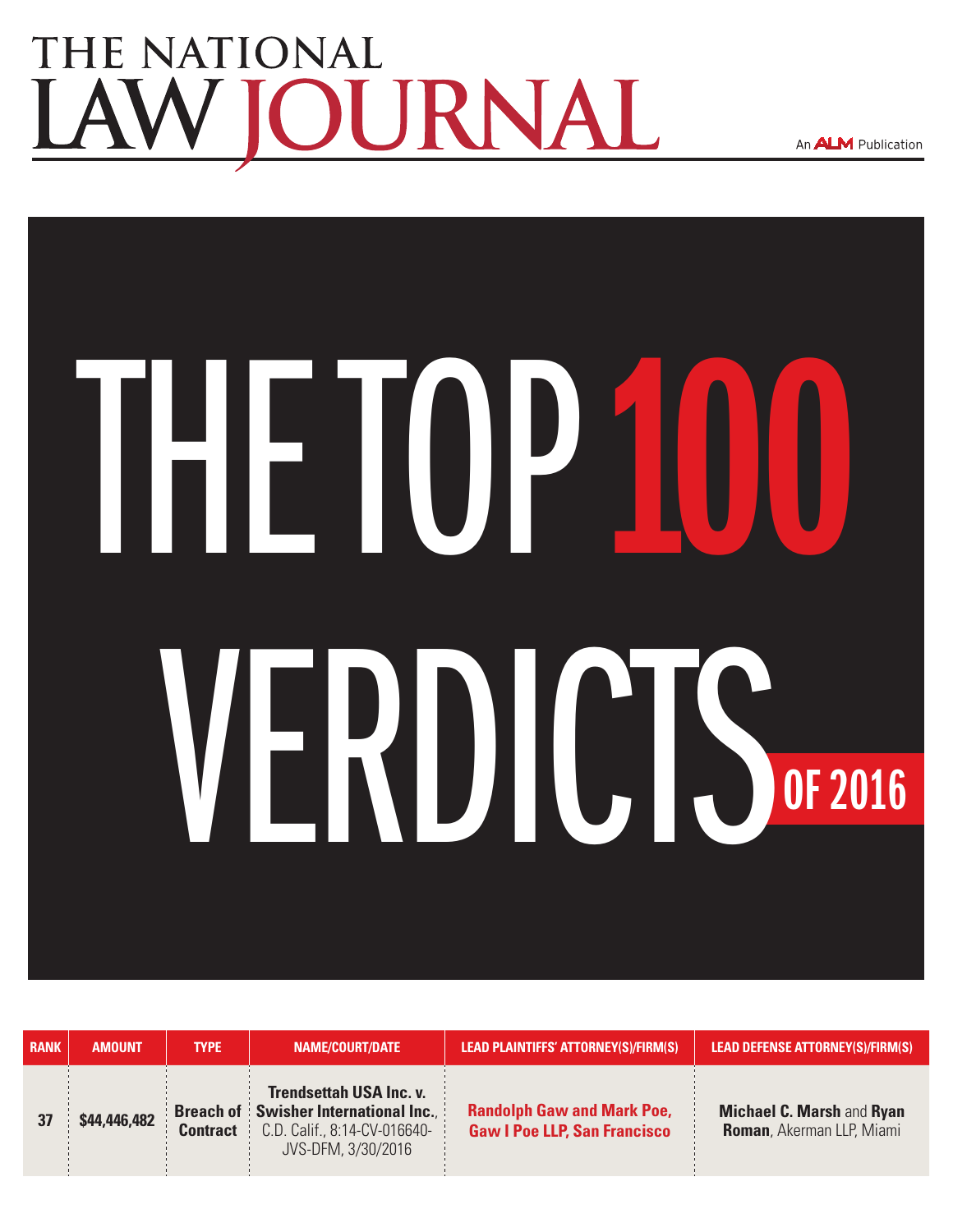

**April 2017**

An **ALM** Publication

## **THIRTY-seven**

#### **ANTITRUST**

Monopolies — Breach of Contract

### **Suit: Cigar manufacturing giant interfered with contract**

#### **Verdict \$44,446,482**

| <b>CASE</b>  | Trendsettah USA, Inc. and Trend        |
|--------------|----------------------------------------|
|              | Settah, Inc. v. Swisher International, |
|              | Inc.,                                  |
|              | No. 8:14-CV-01664-JVS-DFM              |
| <b>COURT</b> | United States District Court, Central  |
|              | District, Santa Ana, CA                |
| <b>JUDGE</b> | James V. Selna                         |
| <b>DATE</b>  | 3/30/2016                              |

#### **Plaintiff**

**Attorney(s) Randolph Gaw** (co-lead), Gaw I Poe LLP, San Francisco, CA **Mark Poe** (co-lead), Gaw I Poe LLP, San Francisco, CA

#### **Defense**

**Attorney(s) Michael C. Marsh**, Akerman LLP, Miami, FL **Ryan Roman**, Akerman LLP, Miami, FL

**Facts & Allegations** On Jan. 20, 2011, plaintiff Trendsettah USA Inc., a cigar company, entered into agreements with cigar manufacturer Swisher International Inc. Under the terms of the agreement, Swisher would manufacture a small cigar known as a "cigarillo," which Trendsettah would sell under the brand name "Splitarillos." Trendsettah

was required to purchase at least 2,500 cases of the product each month and was contractually prohibited from using another manufacturer for the product. However, Trendsettah claimed that due to the success of the "Splitarillo" product and its impact on Swisher's market dominance, Swisher sabotaged Trendsettah's attempts to sell the product.

Trendsettah USA and its subsidiary, Trend Settah Inc., sued Swisher International, alleging breach of contract, breach of covenant, and violations of Section 2 of the Sherman Act.

Trendsettah specifically claimed that Swisher breached the 2011 contract by refusing to fill orders for the product in an effort to limit sales. It also claimed that Swisher's employees actively disparaged the Splitarillo product to other business entities and would physically remove the product, as well as marketing materials, from retail locations. Trendsettah maintained that Swisher's actions violated Section 2 of the Sherman Act, which prohibits companies with market power from engaging in anticompetitive business practices.

Swisher denied any breach of contract or any attempt to enforce a monopoly.

Defense counsel maintained that Swisher provided a reasonable amount of product to Trendsettah and that Swisher was not liable for the alleged antitrust violations because it does not have significant market power.